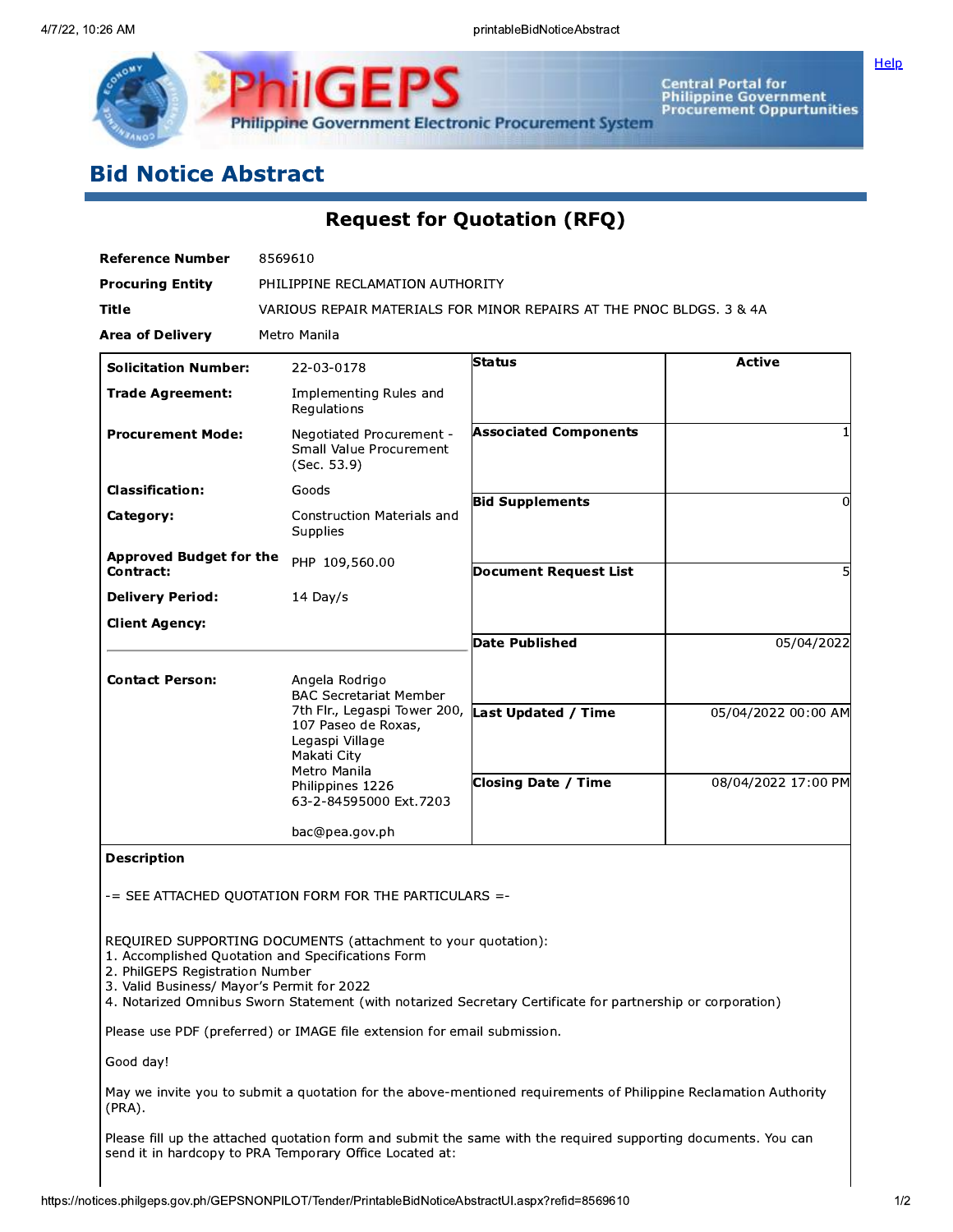Bldg. 3 PNOC Compound Energy Center, Rizal Drive Bonifacio Global City Fort Bonifacio, Taguig City

You may also email your proposal to bac@pea.gov.ph for the attention of BAC Secretariat. Online submission is preferred. Kindly check our website at http://www.pea.gov.ph for announcement of office hours during the community quarantine.

Quotation must be submitted on or before the quotation closing date as shown above. Quotation received with incomplete requirements and those received after the closing date will not be accepted. You may write your queries and concerns to bac@pea.gov.ph.

| <b>Line Items</b>                                                                                                                                                    |                                           |                                                                                                                                                                                                              |                     |     |                     |  |  |  |
|----------------------------------------------------------------------------------------------------------------------------------------------------------------------|-------------------------------------------|--------------------------------------------------------------------------------------------------------------------------------------------------------------------------------------------------------------|---------------------|-----|---------------------|--|--|--|
| Item No.                                                                                                                                                             | <b>Product/Service Name</b>               | <b>Description</b>                                                                                                                                                                                           | <b>Quantity UOM</b> |     | <b>Budget (PHP)</b> |  |  |  |
| 1                                                                                                                                                                    | <b>VARIOUS REPAIR</b><br><b>MATERIALS</b> | Refer to attached Quotation<br>Form                                                                                                                                                                          |                     | Lot | 109,560.00          |  |  |  |
| <b>Other Information</b><br>posted at www.pea.gov.ph.<br>Bldg. 3 PNOC Compound<br>Energy Center, Rizal Drive<br>Bonifacio Global City<br>Fort Bonifacio, Taguig City |                                           | Email bac@pea.gov.ph for your online submission or queries related to this procurement. The advertisement is also<br>Submission of proposals in hardcopy and the delivery of the items being procured is at: |                     |     |                     |  |  |  |

**Created by** Angela Rodrigo

**Date Created** 30/03/2022

The PhilGEPS team is not responsible for any typographical errors or misinformation presented in the system. PhilGEPS only displays information provided for by its clients, and any queries regarding the postings should be directed to the contact person/s of the concerned party.

|  | © 2004-2022 DBM Procurement Service. All rights reserved. |  |  |
|--|-----------------------------------------------------------|--|--|
|  |                                                           |  |  |

Help | Contact Us | Sitemap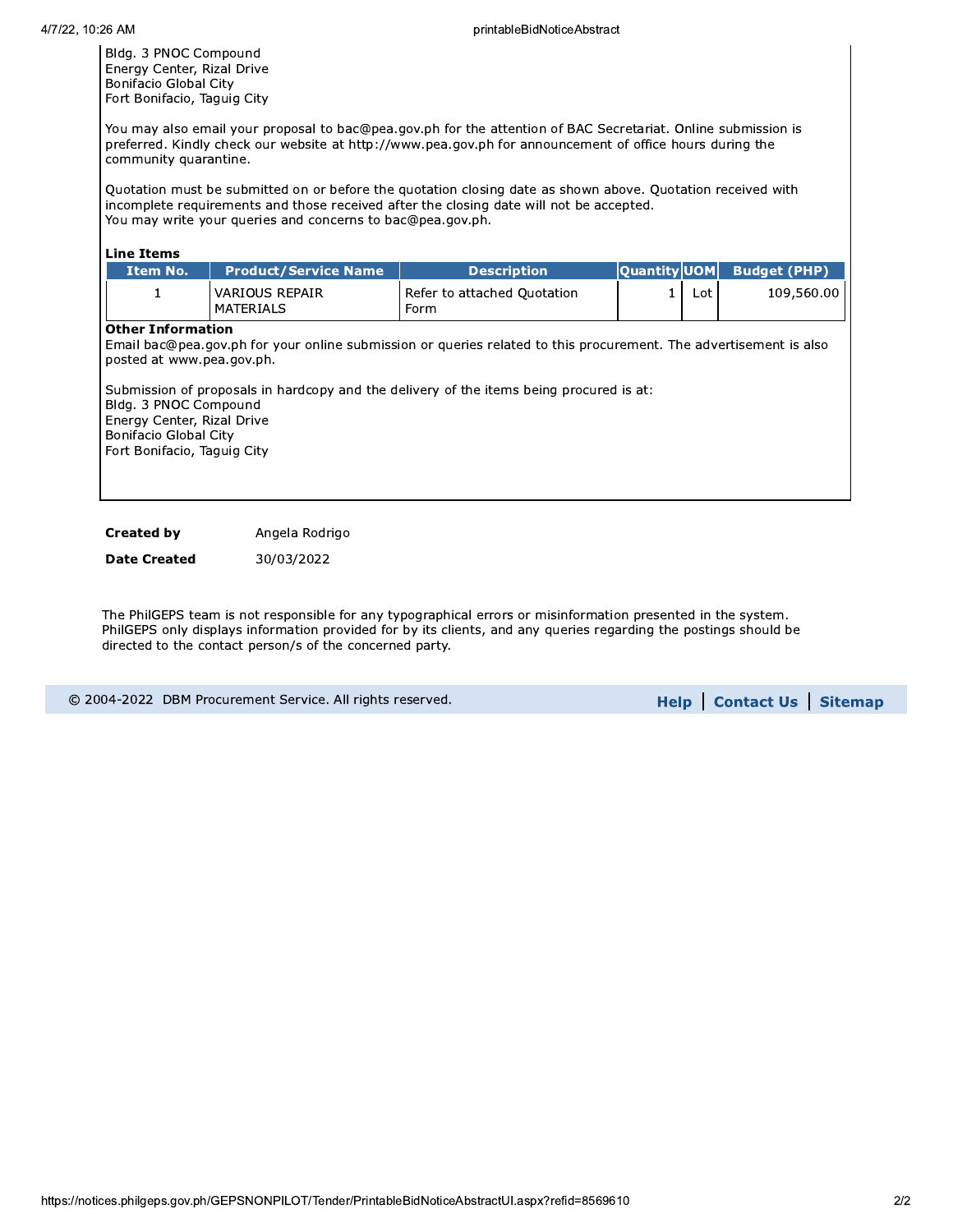

Tel. No.: (02) 459-5000 · Facsimile No.: (02) 815-2662 Website: www.pea.gov.ph . Email: info@pea.gov.ph

#### **QUOTATION FORM (Small Value Procurement) Date of Quotation: \_\_\_\_\_\_\_\_\_\_\_\_\_\_\_\_\_\_\_\_\_**

|               | <b>VARIOUS REPAIR MATERIALS FOR</b> | l PhilGEPS Reference No.: | 8569610        |
|---------------|-------------------------------------|---------------------------|----------------|
| Project Name: | <b>MINOR REPAIRS AT THE PNOC</b>    | Approved Budget for the   | Php 109,560.00 |
|               | <b>BLDGS. 3 &amp; 4A</b>            | Contract (ABC):           | ONLY           |

#### **SUPPLIER INFORMATION** (Fill-out completely):

| Company Name: | PhilGEPS Registration No.: |  |
|---------------|----------------------------|--|
| Address:      | Tax Identification No.:    |  |
|               | Email Address:             |  |
| Website:      | <b>Contact Number:</b>     |  |

#### **INSTRUCTIONS:**

| 1. Fill in all the blanks and place checkmarks on applicable boxes.<br>2. Quote your lowest net government price(s), taxes included, F.O.<br>B. destination, for the item(s)/service(s) listed hereunder, | <b>ATTACH THE FOLLOWING</b><br>DOCUMENTS WITH YOUR QUOTATION<br>(Per 2016 Revised IRR of R.A. 9184) |
|-----------------------------------------------------------------------------------------------------------------------------------------------------------------------------------------------------------|-----------------------------------------------------------------------------------------------------|
| indicating the shortest time of delivery and furnishing this Office<br>with descriptive brochures, catalogues (if available), and/or<br>samples (if required).                                            | $\checkmark$ Valid PhilGEPS Registration Number                                                     |
| 3. Indicate the brand name of the offered item/s and delivery<br>charges (if applicable).                                                                                                                 | Mayor's/Business Permit for 2022                                                                    |
| 4. In case you are the <b>EXCLUSIVE MANUFACTURER</b> ,<br><b>DISTRIBUTOR OR AGENT IN THE PHILIPPINES, attach</b><br>appropriate documents to the said effect.                                             | $\checkmark$ Notarized Omnibus Sworn Statement<br>Certificate<br>(With Secretary<br>for             |
| 5. E-mail duly accomplished form to bac@pea.gov.ph or submit<br>said form to PRA Office (BAC Secretariat). ONLINE<br><b>SUBMISSION IS PREFERRED.</b>                                                      | partnership/corporation)                                                                            |

### **OFFICIAL QUOTATION FROM THE SUPPLIER:**

| NO.            | QTY.            | <b>UNIT</b> | <b>DESCRIPTION</b>                       | <b>BRAND NAME</b><br>(if applicable) | <b>UNIT</b><br><b>PRICE*</b> | <b>TOTAL PRICE</b><br>(Unit Price x Qty)* |
|----------------|-----------------|-------------|------------------------------------------|--------------------------------------|------------------------------|-------------------------------------------|
| $\mathbf{1}$ . | $\overline{7}$  | set         | BATHROOM BIDET, HEAVY DUTY               |                                      |                              |                                           |
| 2.             | 5               | рc          | PLASTIC TISSUE ROLL HOLDER               |                                      |                              |                                           |
| 3.             | 12 <sub>2</sub> | set         | TOILET BOWL COVER SET                    |                                      |                              |                                           |
| 4.             | 4               | set         | TOILET TANK FITTINGS SET                 |                                      |                              |                                           |
| 5.             | $\overline{2}$  | liter       | ELASTOMERIC ALL-AROUND SEALANT           |                                      |                              |                                           |
| 6.             | 6               | <b>DC</b>   | FAUCET w/ HOSE, BIBB 1/2 inch            |                                      |                              |                                           |
| 7.             | 8               | рc          | ANGLE VALVE 2-WAY HEAVY DUTY 1/2<br>inch |                                      |                              |                                           |
|                |                 |             | <b>CONTINUED NEXT PAGE</b>               |                                      |                              |                                           |

| Signature Over Printed Name<br>of Authorized Representative | Position | Page 1 of 4 |
|-------------------------------------------------------------|----------|-------------|
|                                                             |          |             |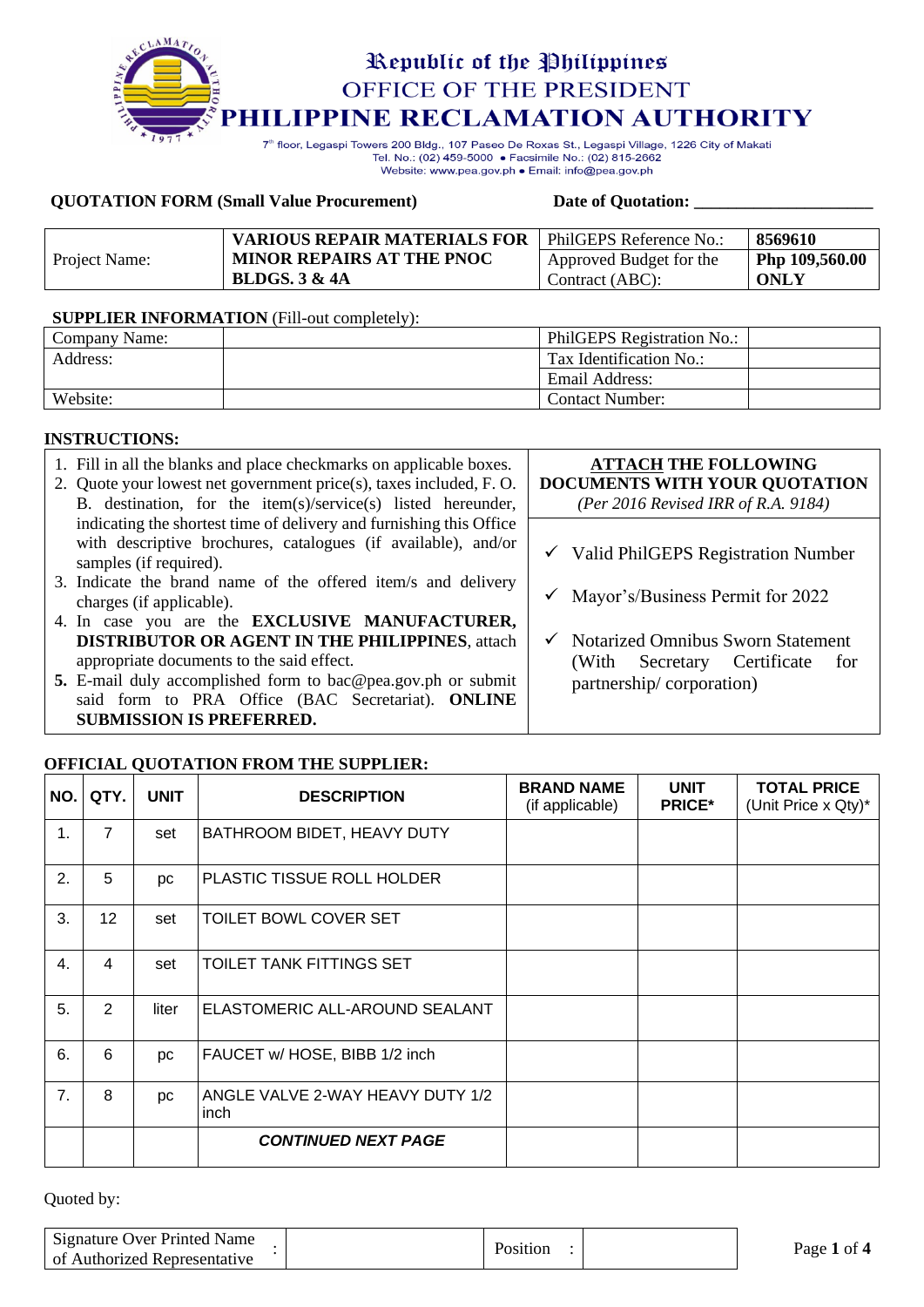| 8.  | 6   | рc        | DOOR HANDLE HEAVY DUTY 200mm X<br>65 <sub>mm</sub>       |  |  |
|-----|-----|-----------|----------------------------------------------------------|--|--|
| 9.  | 20  | рc        | LED FLUORESCENT TUBE 8-WATT P8                           |  |  |
| 10. | 10  | рc        | LED BULB 10-WATT, base E27                               |  |  |
| 11. | 250 | meter     | GLASS STICKER 45cm X 100cm                               |  |  |
| 12. | 85  | рc        | PVC EDGING (21mm x 5mm x 244mm)                          |  |  |
| 13. | 10  | <b>DC</b> | <b>GENERAL PURPOSE CONSTRUCTION</b><br>ADHESIVE 320ml    |  |  |
| 14. | 1   | box       | ELECTRICAL WIRE #10 HEAVY DUTY                           |  |  |
|     |     |           | <b>REFER TO TECHNICAL</b><br><b>SPECIFICATIONS BELOW</b> |  |  |
|     |     |           | -NOTHING FOLLOWS=-                                       |  |  |
|     |     |           |                                                          |  |  |

*\*Note: Amount shall be inclusive of taxes and delivery charges (if applicable).*

#### **TERMS AND CONDITIONS** (Fill-out completely the required information):

- 1. Payment shall be in the form of **Company Check** and price validity shall be **30 calendar days.**
- 2. Availability of item/s:
	- Delivery Within  $\frac{14}{2}$  calendar days (c.d.) upon
	- □ Pick-up receipt of Purchase Order (P.O.)
- 3. Warranty period:
	- □ Not Applicable
	- $\Box$  Applicable warranty period shall be
- 4. Indicate if quotation is:
	- □ VAT INCLUSIVE
	- □ NON-VAT (**ATTACH CERTIFICATION**)
- 5. Suppliers must download the attached document of a bid before the closing date to be included in the Document Request List (DRL). Suppliers must be registered in PhilGEPS.
- 6. Supplier must be ready to provide proof of compliance (pictures, brochure, certification, etc.) and sample when required by the BAC for evaluation purposes.
- 7. By submitting this quotation, supplier is authorizing PRA to deduct the following from the total amount as payment for taxes:

|                | <b>GOODS</b>    |                      |              |                    | <b>SERVICES</b> |                      |              |                        |
|----------------|-----------------|----------------------|--------------|--------------------|-----------------|----------------------|--------------|------------------------|
|                | <b>EXPANDED</b> | <b>TAX</b>           | <b>FINAL</b> | <b>TAX</b>         | <b>EXPANDED</b> | <b>TAX</b>           | <b>FINAL</b> | <b>TAX</b>             |
|                | W/TAX           | <b>CERTIFICATE</b>   | <b>VAT</b>   | <b>CERTIFICATE</b> | W/TAX           | <b>CERTIFICATE</b>   |              | <b>VAT CERTIFICATE</b> |
| <b>VATABLE</b> | 1%              | <b>BIR</b> Form 2307 | 5%           | BIR Form 2307      | 2%              | BIR Form 2307        | 5%           | <b>BIR Form 2307</b>   |
| NON-VAT        | 1%              | <b>BIR Form 2307</b> | $1\%$        | BIR Form 2306      | 2%              | <b>BIR Form 2307</b> | 1%           | <b>BIR Form 2306</b>   |

| Signature Over Printed Name<br>of Authorized Representative | Position | Page 2 of 4 |
|-------------------------------------------------------------|----------|-------------|
|                                                             |          |             |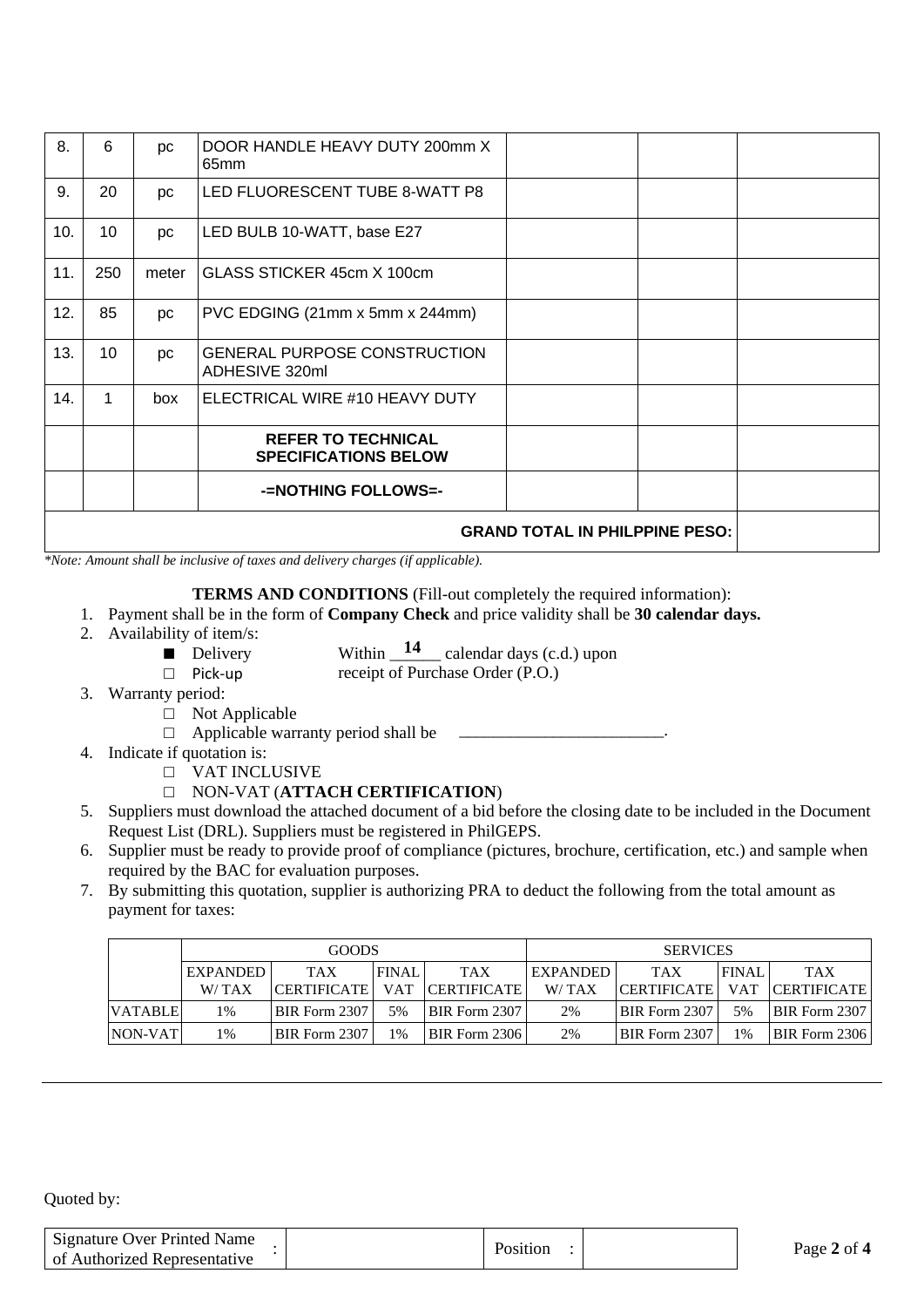## **TECHNICAL SPECIFICATIONS**

|     | <b>SPECIFICATIONS</b>                        | <b>COMPLY/</b><br><b>NOT COMPLY</b> | <b>REMARKS</b> |
|-----|----------------------------------------------|-------------------------------------|----------------|
| 1.  | 7 sets BATHROOM BIDET, HEAVY DUTY            |                                     |                |
|     | Minimum Length: 1.2 m                        |                                     |                |
|     |                                              |                                     |                |
| 2.  | 5 pcs<br>PLASTIC TISSUE ROLL HOLDER          |                                     |                |
|     |                                              |                                     |                |
| 3.  | 12 sets TOILET BOWL COVER SET                |                                     |                |
|     | Oval/Elongated                               |                                     |                |
|     | <b>Plastic Material</b>                      |                                     |                |
|     | To fit 37cm x 47cm                           |                                     |                |
|     |                                              |                                     |                |
|     |                                              |                                     |                |
| 4.  | <b>4 sets TOILET TANK FITTINGS SET</b>       |                                     |                |
|     | Lever Type                                   |                                     |                |
|     |                                              |                                     |                |
|     |                                              |                                     |                |
| 5.  | 2 liters ELASTOMERIC ALL-AROUND SEALANT      |                                     |                |
| 6.  | FAUCET w/ HOSE, BIBB 1/2 inch<br>6 pcs       |                                     |                |
| 7.  | 8 pcs ANGLE VALVE 2-WAY HEAVY DUTY 1/2 inch  |                                     |                |
| 8.  | 6 pcs<br>DOOR HANDLE HEAVY DUTY 200mm X 65mm |                                     |                |
| 9.  | 20 pcs LED FLUORESCENT TUBE 8-WATT P8        |                                     |                |
| 10. | 10 pcs LED BULB 10-WATT, base E27            |                                     |                |

| Signature Over Printed Name  | Position | Page 3 of 4 |
|------------------------------|----------|-------------|
| of Authorized Representative |          |             |